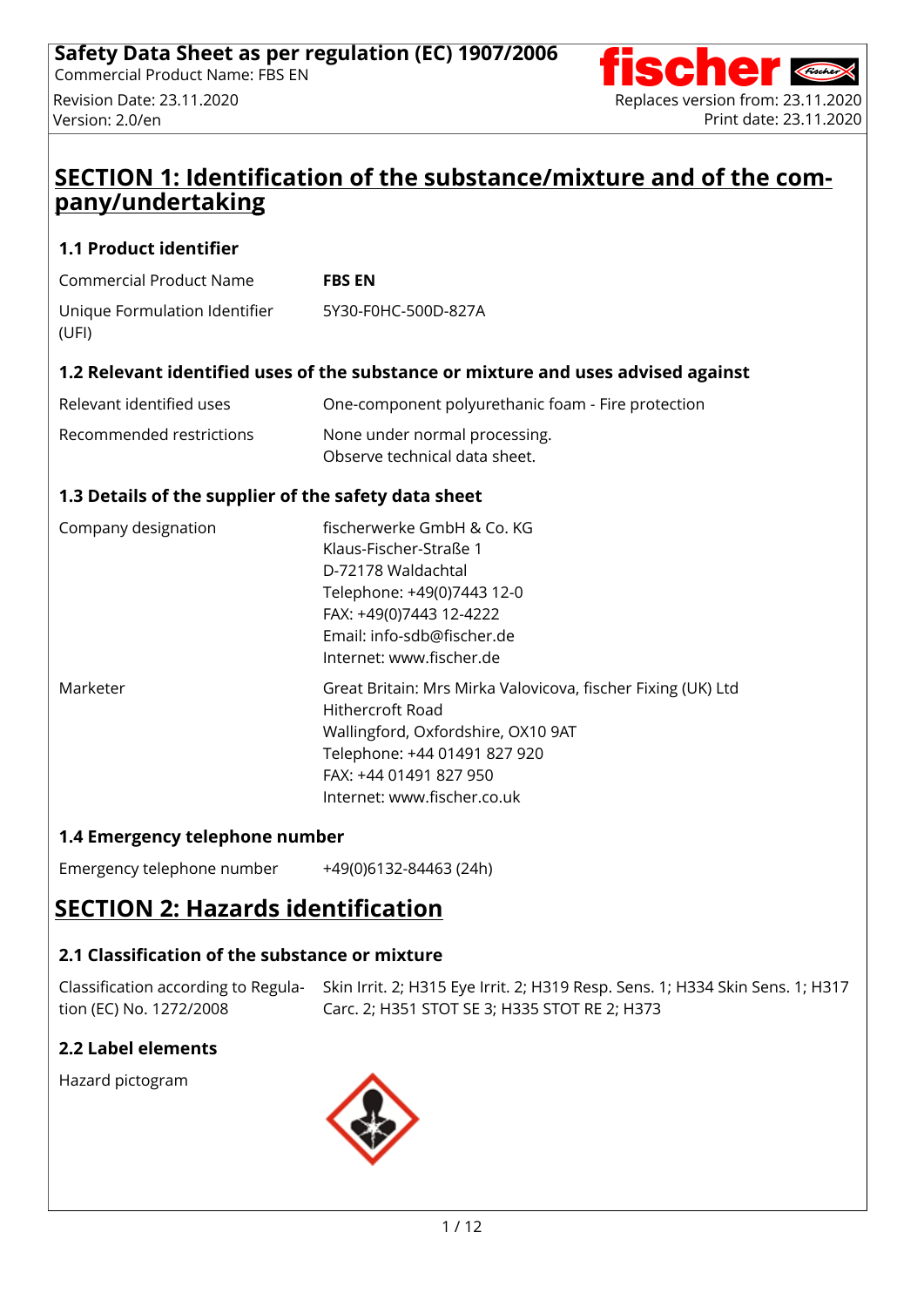

|                                                                                 | GHS08                                                                                                                                                                                                                                                                                                                                                                                                                                                                                                                                                                                                                                                                                                                          |
|---------------------------------------------------------------------------------|--------------------------------------------------------------------------------------------------------------------------------------------------------------------------------------------------------------------------------------------------------------------------------------------------------------------------------------------------------------------------------------------------------------------------------------------------------------------------------------------------------------------------------------------------------------------------------------------------------------------------------------------------------------------------------------------------------------------------------|
| Signal word                                                                     | Danger                                                                                                                                                                                                                                                                                                                                                                                                                                                                                                                                                                                                                                                                                                                         |
| Hazardous component(s) to be in-<br>dicated on label                            | Diphenylmethanediisocyanate, isomers and homologues                                                                                                                                                                                                                                                                                                                                                                                                                                                                                                                                                                                                                                                                            |
| H-statement(s)                                                                  | H315: Causes skin irritation.<br>H317: May cause an allergic skin reaction.<br>H319: Causes serious eye irritation.<br>H334: May cause allergy or asthma symptoms or breathing difficulties if<br>inhaled.<br>H335: May cause respiratory irritation.<br>H351: Suspected of causing cancer.<br>H373: May cause damage to organs through prolonged or repeated ex-<br>posure.                                                                                                                                                                                                                                                                                                                                                   |
| P-statement(s)                                                                  | P280: Wear protective gloves/protective clothing/eye protection/face pro-<br>tection.<br>P304+P340: IF INHALED: Remove person to fresh air and keep comfort-<br>able for breathing.<br>P501: Dispose of contents/container to special waste treatment.<br>P201: Obtain special instructions before use.<br>P260: Do not breathe dust/fume/gas/mist/vapours/spray.<br>P284: (In case of inadequate ventilation) wear respiratory protection.<br>P302+P352: IF ON SKIN: Wash with plenty of water.<br>P305+P351+P338: IF IN EYES: Rinse cautiously with water for several min-<br>utes. Remove contact lenses, if present and easy to do. Continue rinsing.<br>P308+P313: IF exposed or concerned: Get medical advice/attention. |
| Further information                                                             | EUH204: Contains isocyanates. May produce an allergic reaction.<br>Persons already sensitised to diisocyanates may develop allergic reac-<br>tions when using this product.<br>Persons suffering from asthma, eczema or skin problems should avoid<br>contact, including dermal contact, with this product.<br>This product should not be used under conditions of poor ventilation un-<br>less a protective mask with an appropriate gas filter (i.e. type A1 accord-<br>ing to standard EN 14387) is used.                                                                                                                                                                                                                   |
| 2.3 Other hazards                                                               |                                                                                                                                                                                                                                                                                                                                                                                                                                                                                                                                                                                                                                                                                                                                |
| Health hazard                                                                   | No information available.                                                                                                                                                                                                                                                                                                                                                                                                                                                                                                                                                                                                                                                                                                      |
| Particular information pertaining<br>specific risk for human / environ-<br>ment | No information available.                                                                                                                                                                                                                                                                                                                                                                                                                                                                                                                                                                                                                                                                                                      |
| Indication of danger                                                            | No information available.                                                                                                                                                                                                                                                                                                                                                                                                                                                                                                                                                                                                                                                                                                      |
| Hazard precautions                                                              | No information available.                                                                                                                                                                                                                                                                                                                                                                                                                                                                                                                                                                                                                                                                                                      |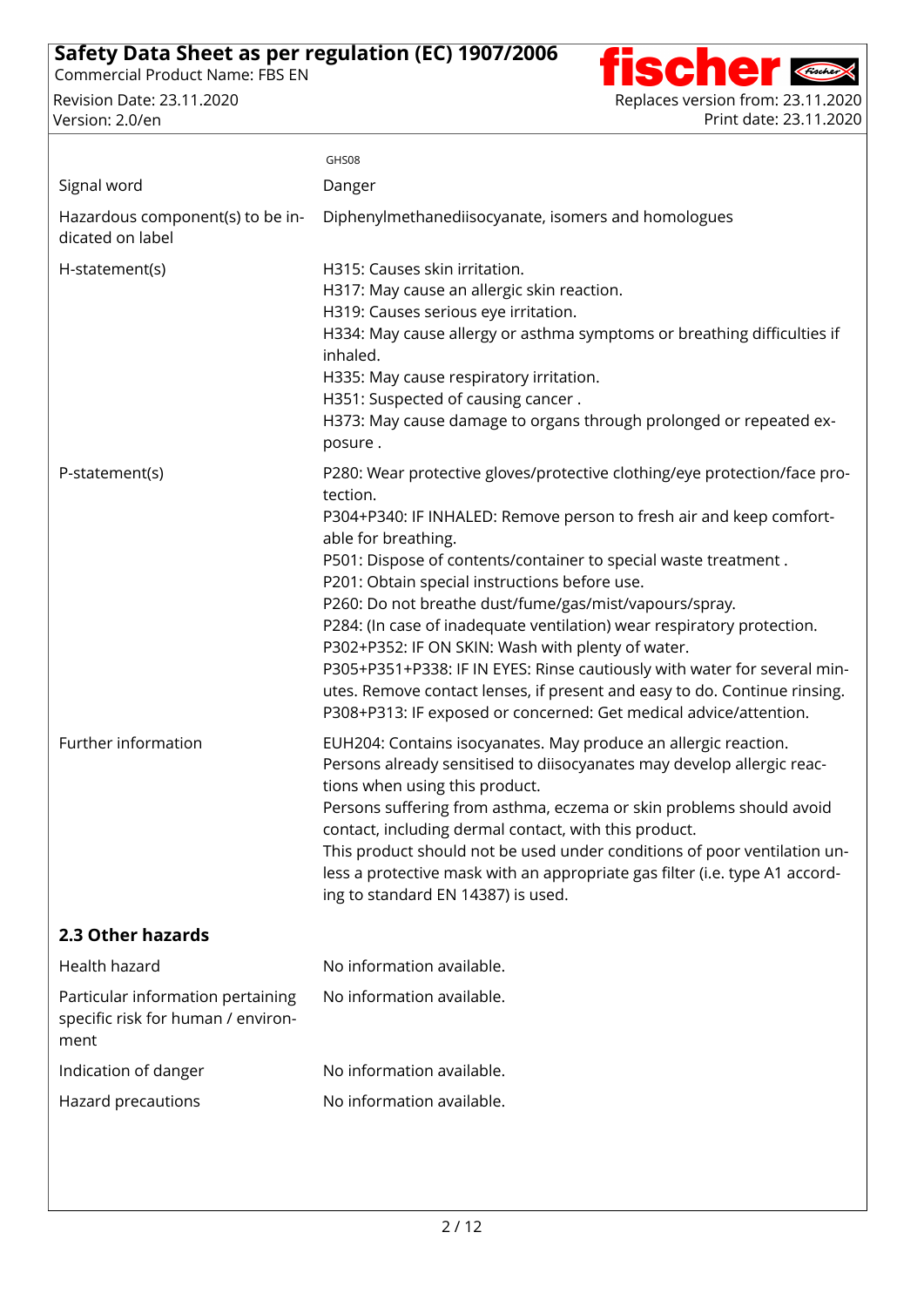

# **SECTION 3: Composition/information on ingredients**

### **3.2 Mixtures**

#### **Hazardous ingredients**

| Ingredient                                                    | CAS No.                                                                                                                              | Classification (EC) 1272/2008                                                                                                                                                       | <b>Concentration</b> |
|---------------------------------------------------------------|--------------------------------------------------------------------------------------------------------------------------------------|-------------------------------------------------------------------------------------------------------------------------------------------------------------------------------------|----------------------|
| Diphenylmethanediiso-<br>cyanate, isomers and ho-<br>mologues | CAS No.: 9016-87-9<br>EC-No.: 618-498-9<br>REACH No.: The substance<br>does not require registra-<br>(EC) No 1907/2006 [REACH]. H373 | Acute Tox. 4; H332 Skin Irrit. 2;<br>H315 Eye Irrit. 2; H319 Resp. Sens.<br>1; H334 Skin Sens. 1; H317 Carc. 2;<br>I tion according to Regulation   H351 STOT SE 3; H335 STOT RE 2; | l 10.0 - 30.0 %      |

# **SECTION 4: First aid measures**

#### **4.1 Description of first aid measures**

| General advice                                                                 | Take off immediately all contaminated clothing.<br>In case of accident or unwellness, seek medical advice immediately (show<br>directions for use or safety data sheet if possible).<br>Wear personal protection equipment (refer to section 8). |  |
|--------------------------------------------------------------------------------|--------------------------------------------------------------------------------------------------------------------------------------------------------------------------------------------------------------------------------------------------|--|
| If inhaled                                                                     | Provide fresh air.<br>In case of respiratory tract irritation, consult a physician.                                                                                                                                                              |  |
| In case of skin contact                                                        | After contact with skin, wash immediately with plenty of water and soap.<br>Do NOT use solvents or thinners.                                                                                                                                     |  |
| In case of eye contact                                                         | Remove contact lenses.<br>In case of contact with eyes flush immediately with plenty of flowing wa-<br>ter for 10 to 15 minutes holding eyelids apart and consult an ophthalmol-<br>ogist.                                                       |  |
| If swallowed                                                                   | If accidentally swallowed rinse the mouth with plenty of water (only if the<br>person is conscious) and obtain immediate medical attention.<br>Let water be drunken in little sips (dilution effect).<br>Do NOT induce vomiting.                 |  |
| 4.2 Most important symptoms and effects, both acute and delayed                |                                                                                                                                                                                                                                                  |  |
| Symptoms                                                                       | No information available.                                                                                                                                                                                                                        |  |
| 4.3 Indication of any immediate medical attention and special treatment needed |                                                                                                                                                                                                                                                  |  |
| Immediate medical attention                                                    | If unconscious place in recovery position and seek medical advice.                                                                                                                                                                               |  |
| Special medical treatment                                                      | Treat symptomatically.                                                                                                                                                                                                                           |  |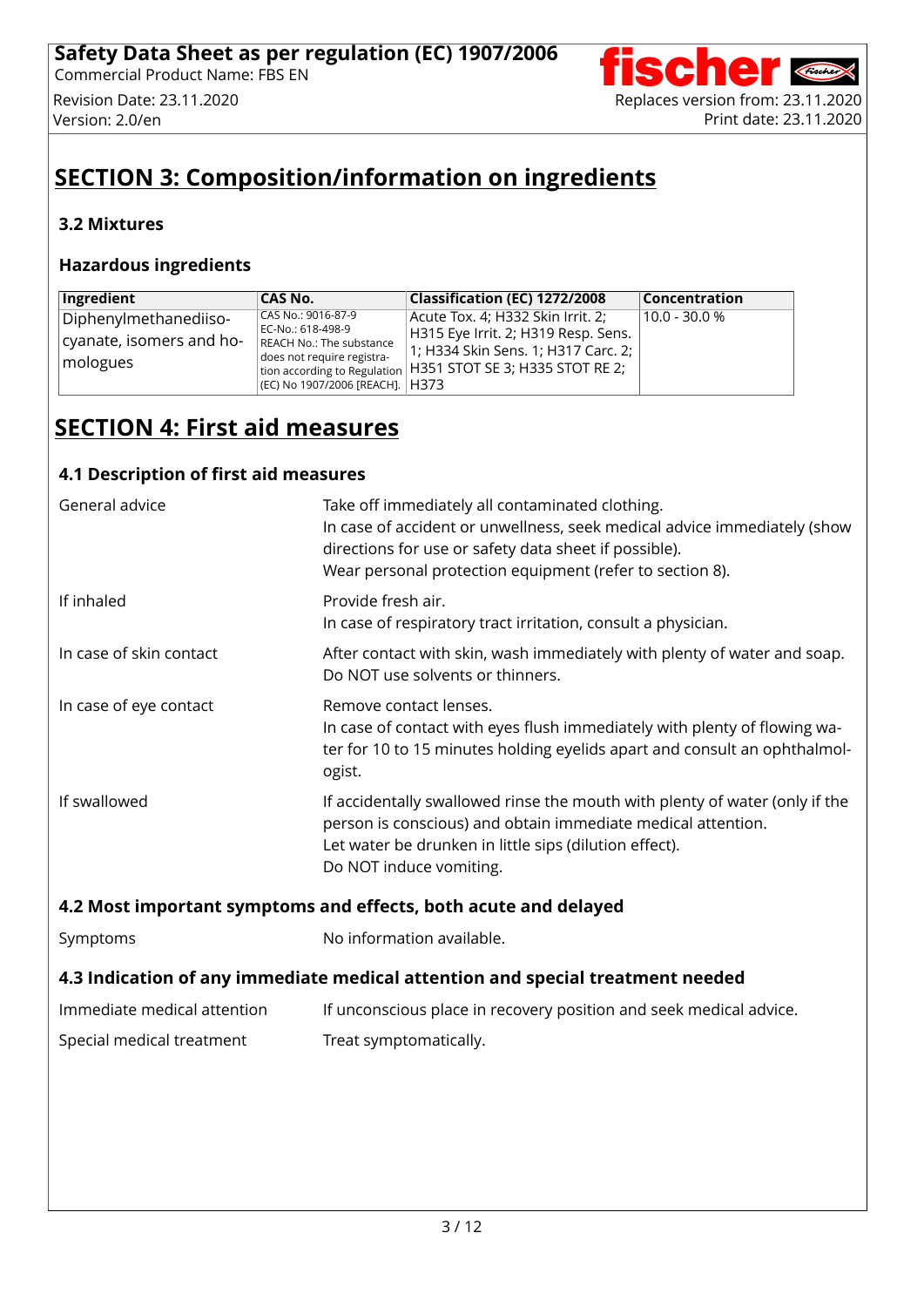

# **SECTION 5: Firefighting measures**

### **5.1 Extinguishing media**

| Suitable extinguishing media                                     | spray mist, (water), Water spray jet, alcohol resistant foam, carbon diox-<br>ide, Extinguishing powder |
|------------------------------------------------------------------|---------------------------------------------------------------------------------------------------------|
| Extinguishing media which must<br>not be used for safety reasons | Full water jet                                                                                          |

### **5.2 Special hazards arising from the substance or mixture**

| Special exposure hazards arising  | Heating or fire can release toxic gas.                         |
|-----------------------------------|----------------------------------------------------------------|
| from the substance or prepara-    | Fight fire with normal precautions from a reasonable distance. |
| tion itself, its combustion prod- |                                                                |
| ucts, or released gases           |                                                                |

#### **5.3 Advice for firefighters**

| Special protective equipment for<br>firefighting | In case of fire: Wear self-contained breathing apparatus.<br>For the protection against direct skin contact, body protective clothing is<br>essential (in addition to the usual working clothes). |
|--------------------------------------------------|---------------------------------------------------------------------------------------------------------------------------------------------------------------------------------------------------|
| Additional information on fire-<br>fighting      | Suppress (knock down) gases/vapours/mists with a water spray jet.<br>Do not allow water used to extinguish fire to enter drains, ground or wa-<br>terways.                                        |

# **SECTION 6: Accidental release measures**

### **6.1 Personal precautions, protective equipment and emergency procedures**

| Personal precautions | For non-emergency personnel                                |
|----------------------|------------------------------------------------------------|
|                      | Accidental release measures:                               |
|                      | Wear personal protection equipment (refer to section 8).   |
|                      | Remove all sources of ignition.                            |
|                      | Ensure adequate ventilation, especially in confined areas. |

#### **6.2 Environmental precautions**

| Environmental precautions | The product should not be allowed to enter drains, water courses or the |
|---------------------------|-------------------------------------------------------------------------|
|                           | soil.                                                                   |
|                           | Prevent spread over a wide area (e.g. by containment or oil barriers).  |
|                           |                                                                         |

#### **6.3 Methods and material for containment and cleaning up**

| Methods for cleaning up | Allow stiffening. Take up mechanically.                                 |
|-------------------------|-------------------------------------------------------------------------|
|                         | Treat the recovered material as prescribed in the section on waste dis- |
|                         | posal.                                                                  |

#### **6.4 Reference to other sections**

Reference to other sections Reference to other sections : 7 / 8 / 13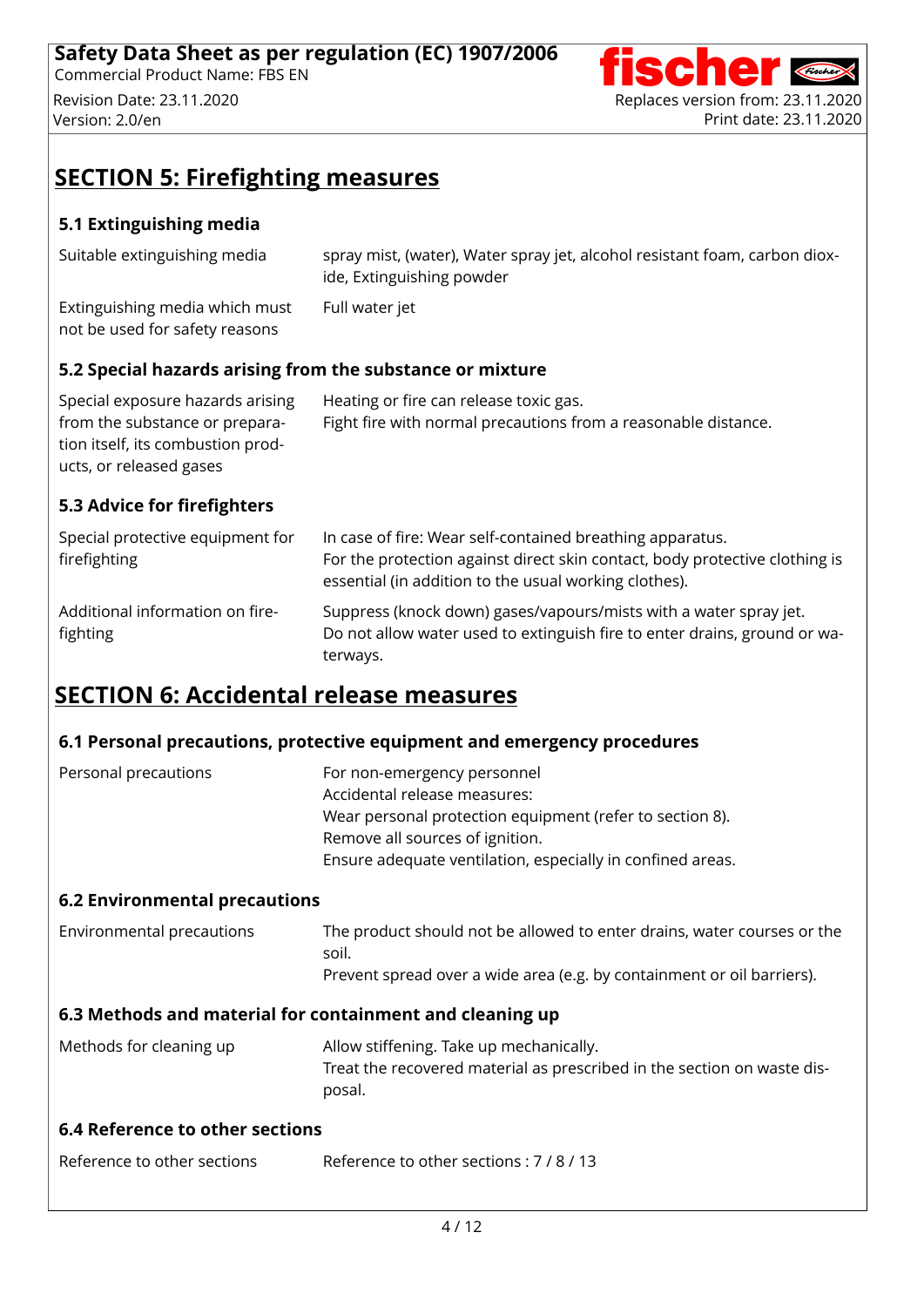

# **SECTION 7: Handling and storage**

#### **7.1 Precautions for safe handling**

| and explosion                     | 7.2 Conditions for safe storage, including any incompatibilities                                      |
|-----------------------------------|-------------------------------------------------------------------------------------------------------|
| Advice on protection against fire | No special measures are necessary.                                                                    |
|                                   | before breaks and after work.<br>Take off contaminated clothing and wash it before reuse.             |
| Advice on safe handling           | Keep container tightly closed.<br>Hygiene measures: When using do not eat, drink or smoke. Wash hands |

| Storage space and container re-<br>quirements | Keep/Store only in original container.<br>Keep container tightly closed and dry.<br>Store in accordance with local regulations. |
|-----------------------------------------------|---------------------------------------------------------------------------------------------------------------------------------|
| Unsuitable materials for contain-<br>ers      | Keep only in original container.                                                                                                |
| Hints on storage assembly                     | Keep away from food, drink and animal feedingstuffs.                                                                            |
| German storage class                          | 2B (TRGS 510)                                                                                                                   |
| Recommended storage tempera-<br>ture          | $+5 - 25 °C$                                                                                                                    |

# **SECTION 8: Exposure controls/personal protection**

#### **8.1 Control parameters**

The product does not contain any relevant quantities of materials with critical values that have to be moni tored at the workplace.

#### **8.2 Exposure controls**

| Respiratory protection | In case of inadequate ventilation wear respiratory protection.                                                                                                       |
|------------------------|----------------------------------------------------------------------------------------------------------------------------------------------------------------------|
| Hand protection        | In case of contact through splashing:                                                                                                                                |
| Suitable material      | attached disposable gloves                                                                                                                                           |
| <b>Remarks</b>         | Use gloves once only.                                                                                                                                                |
| <b>Note</b>            | The attached gloves are intended as protection against short-term use.                                                                                               |
|                        | In case of full contact:                                                                                                                                             |
| Suitable material      | Protective gloves complying with EN 374. Butyl caoutchouc (butyl rubber),<br>NBR (Nitrile rubber), Fluorinated rubber, CR (polychloroprene, chloro-<br>prene rubber) |
| Unsuitable material    | PVC or rubber gloves are not recommended.                                                                                                                            |
| Material thickness     | >= 0,5 mm (adjust to application and duration of use)                                                                                                                |
|                        |                                                                                                                                                                      |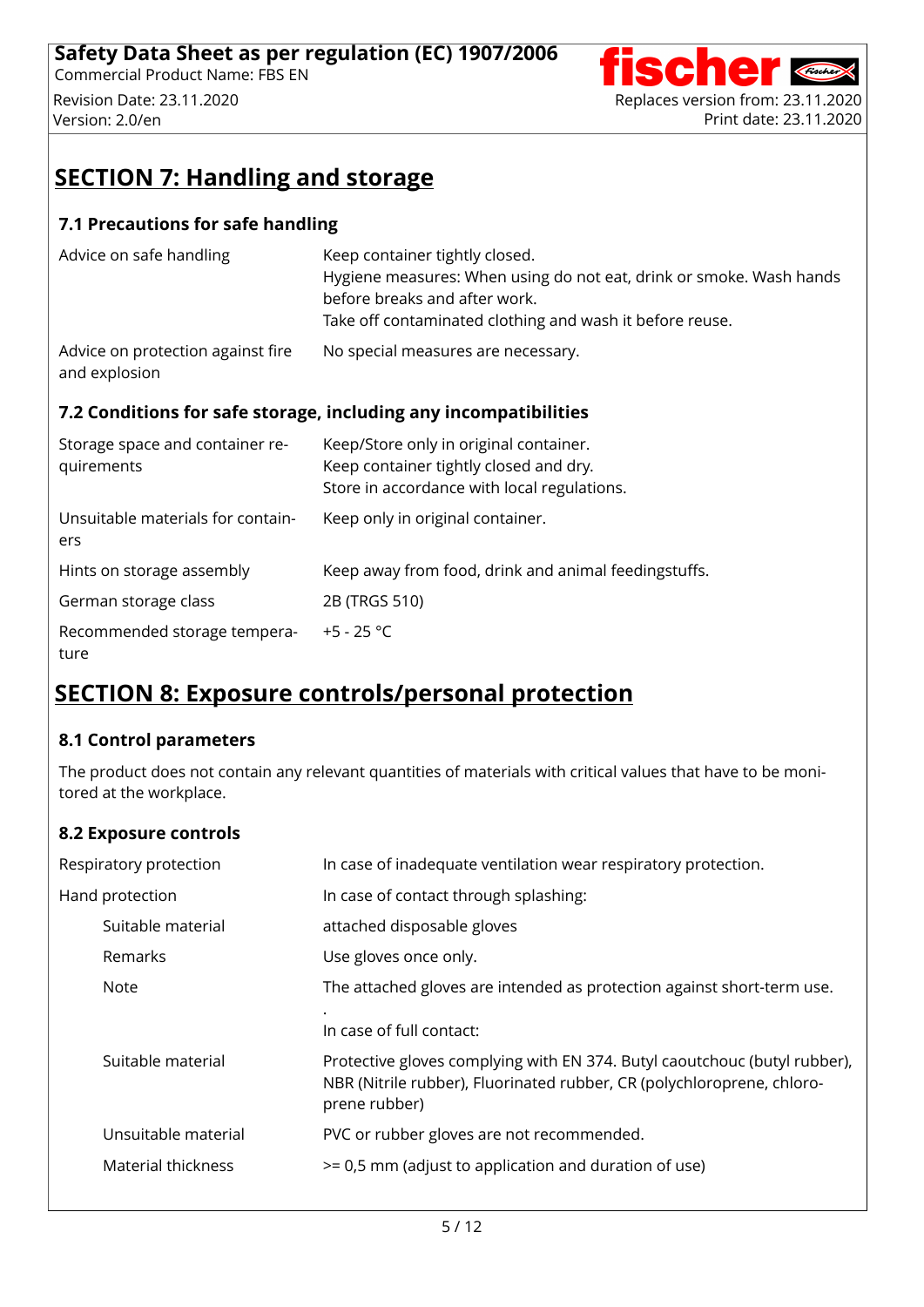

| Break through time                                     | $>120$ min                                                                                                                                                                                                                                                                                                                  |
|--------------------------------------------------------|-----------------------------------------------------------------------------------------------------------------------------------------------------------------------------------------------------------------------------------------------------------------------------------------------------------------------------|
| Remarks                                                | Replace when worn.                                                                                                                                                                                                                                                                                                          |
| <b>Note</b>                                            | Request information on glove permeation properties from the glove sup-<br>plier Be aware that in daily use the durability of a chemical resistant pro-<br>tective glove can be notably shorter than the break through time mea-<br>sured according to EN 374, due to the numerous outside influences (e.g.<br>temperature). |
| Eye protection                                         | Wear closely fitting protective glasses in case of splashes.<br>Safety glasses with side-shields conforming to EN166                                                                                                                                                                                                        |
| Skin and body protection                               | Long sleeved clothing                                                                                                                                                                                                                                                                                                       |
| <b>Note</b>                                            | Choose body protection according to the amount and concentration of<br>the dangerous substance at the work place.                                                                                                                                                                                                           |
| General protective and hygiene<br>measures             | Do not eat, drink or smoke when using this product.<br>Avoid contact with the skin and the eyes.<br>Wash hands and face before breaks and after work and take a shower if<br>necessary.<br>Keep away from food, drink and animal feedingstuffs.<br>Use protective skin cream before handling the product.                   |
| Information on environmental<br>protection regulations | No special environmental measures are necessary.<br>see section 6/7                                                                                                                                                                                                                                                         |
| Engineering measures                                   | Provide adequate ventilation.                                                                                                                                                                                                                                                                                               |

# **SECTION 9: Physical and chemical properties**

### **9.1 Information on basic physical and chemical properties**

| Physical state                                | liquid            |
|-----------------------------------------------|-------------------|
| Colour                                        | red brown         |
| Odour                                         | characteristic    |
| Odour threshold                               | not determined    |
| Melting point $[°C]$ / Freezing point<br>[°C] | No data available |
| Boiling point [°C]                            | No data available |
| Flash point $[°C]$                            | Not applicable.   |
| Evaporation rate [kg/(s*m <sup>2</sup> )]     | No data available |
| Flammability (solid, gas)                     | No data available |
| Explosion limits [Vol-% ]                     |                   |
| I ower limit                                  | No data available |
| Upper limit                                   | No data available |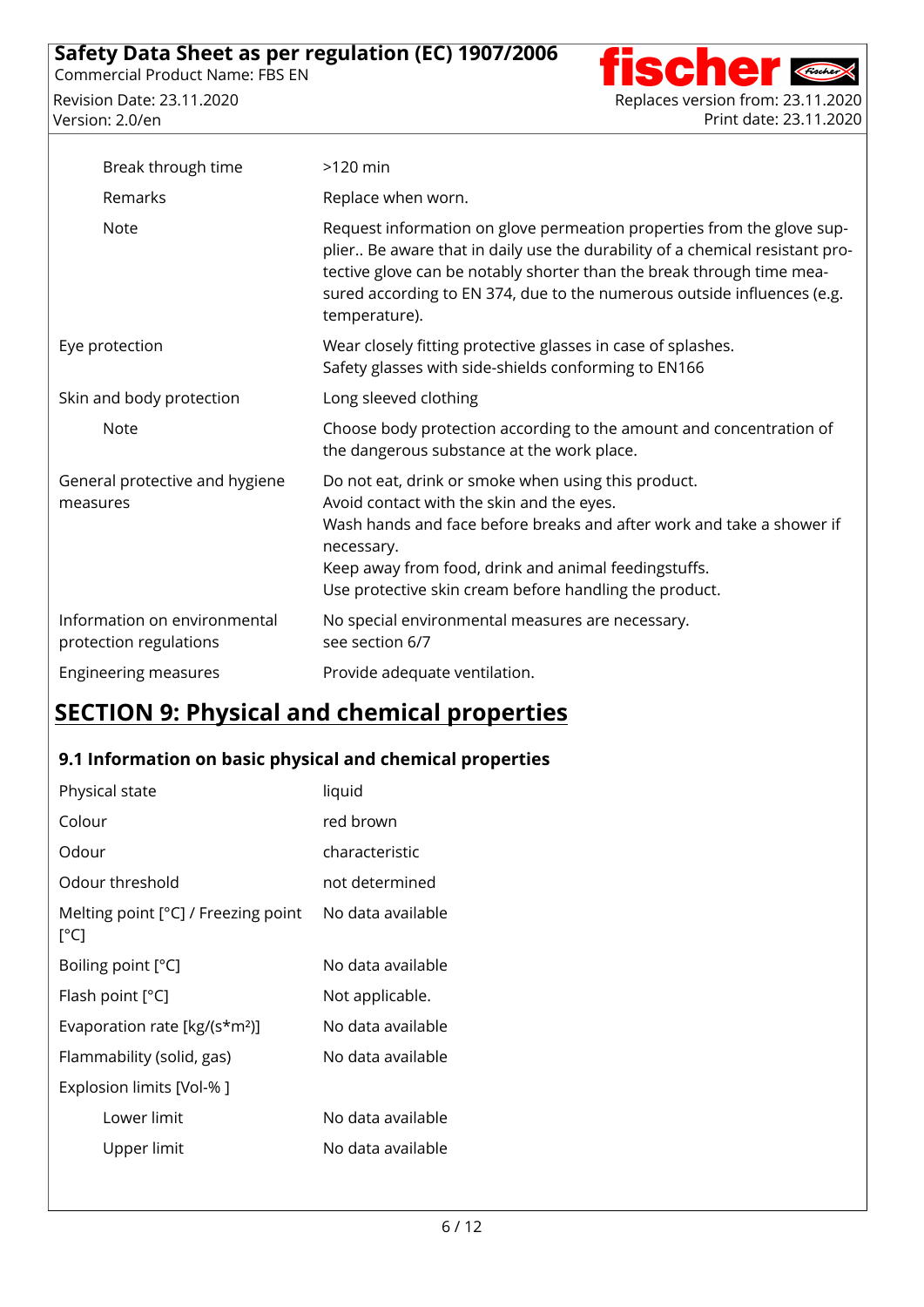Revision Date: 23.11.2020 Replaces version from: 23.11.2020 Version: 2.0/en Print date: 23.11.2020



| < 0,0001            |
|---------------------|
| No data available   |
| 1,3                 |
| insoluble in: Water |
| No data available   |
| No data available   |
| No data available   |
| not auto-flammable  |
| No data available   |
| No data available   |
| No                  |
|                     |

# **SECTION 10: Stability and reactivity**

### **10.1 Reactivity**

| Reactivity                                   | No hazardous reaction when handled and stored according to provisions.<br>No decomposition if stored and applied as directed.               |  |
|----------------------------------------------|---------------------------------------------------------------------------------------------------------------------------------------------|--|
| <b>10.2 Chemical stability</b>               |                                                                                                                                             |  |
| Chemical stability                           | Stable when applying the recommended regulations for storage and han-<br>dling. Further information on correct storage: refer to section 7. |  |
| 10.3 Possibility of hazardous reactions      |                                                                                                                                             |  |
| Hazardous reactions                          | No hazardous reaction when handled and stored according to provisions.                                                                      |  |
| <b>10.4 Conditions to avoid</b>              |                                                                                                                                             |  |
| Conditions to avoid                          | The mixture is chemically stable under recommended conditions of stor-<br>age, use and temperature.                                         |  |
| 10.5 Incompatible materials                  |                                                                                                                                             |  |
| Materials to avoid                           | Strong acids and oxidizing agents                                                                                                           |  |
| 10.6 Hazardous decomposition products        |                                                                                                                                             |  |
| Hazardous decomposition prod-<br>ucts        | No known hazardous decomposition products.                                                                                                  |  |
| <b>SECTION 11: Toxicological information</b> |                                                                                                                                             |  |

### **11.1 Information on toxicological effects**

#### **Oral toxicity [mg/kg]**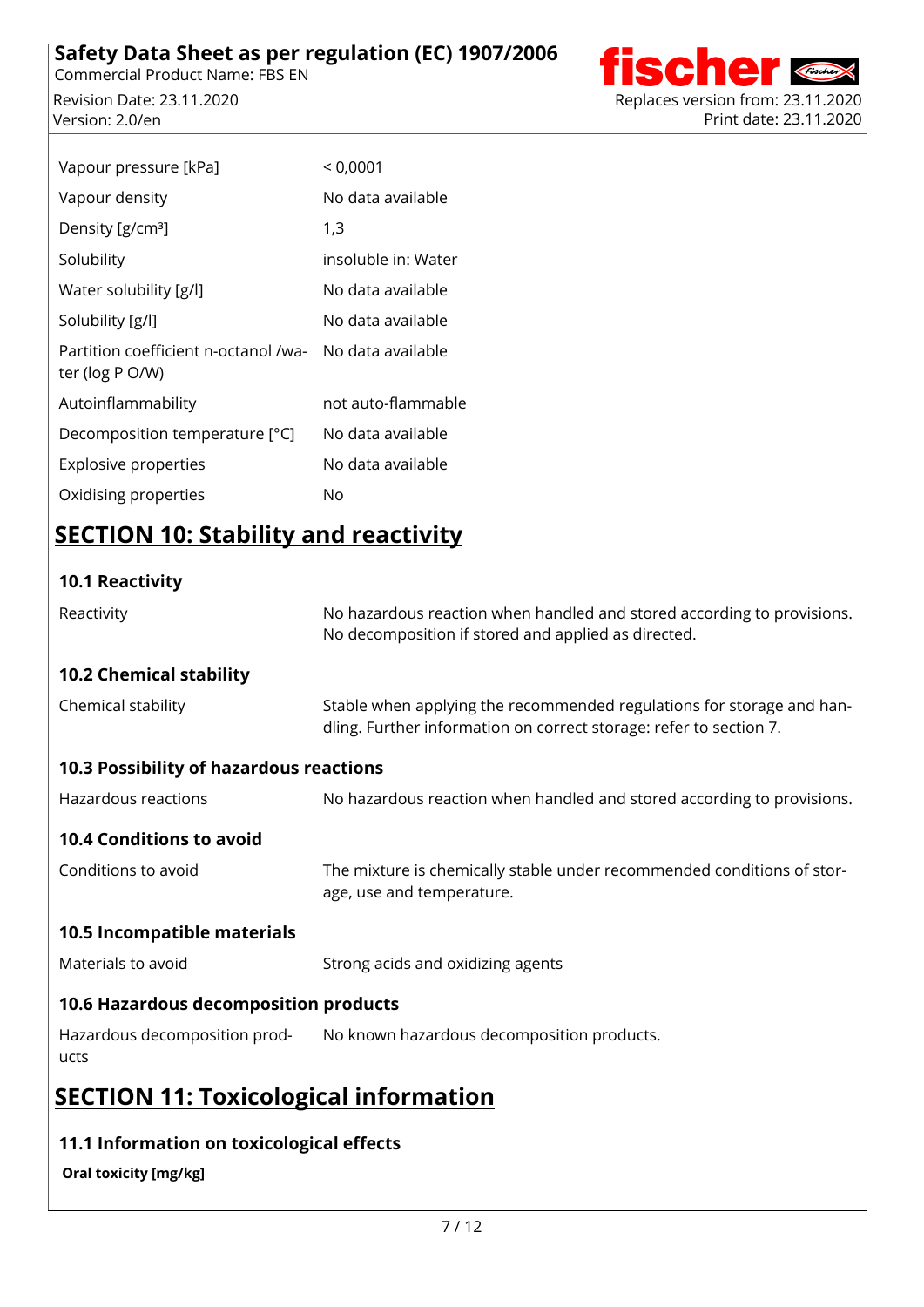#### **Safety Data Sheet as per regulation (EC) 1907/2006** Commercial Product Name: FBS EN ..



#### **Hazardous ingredients**

| Diphenylmethanediisocyanate, isomers and homologues |                       |                     |              |  |
|-----------------------------------------------------|-----------------------|---------------------|--------------|--|
| Value                                               | <b>Test criterion</b> | <b>Test species</b> | Source       |  |
| 10000                                               | LD50                  | Rat                 | Company data |  |

### **Dermal toxicity [mg/kg]**

| <b>Hazardous ingredients</b> |  |
|------------------------------|--|
| Dinhonylmathanodiisesuanate  |  |

| Diphenylmethanediisocyanate, isomers and homologues |                       |                     |                |              |
|-----------------------------------------------------|-----------------------|---------------------|----------------|--------------|
| Value                                               | <b>Test criterion</b> | <b>Test species</b> | <b>Remarks</b> | Source       |
| 9400                                                | LD50                  | Rabbit              | OECD 402       | Company data |

#### **Inhalative toxicity [mg/l]**

#### **Hazardous ingredients**

| Diphenylmethanediisocyanate, isomers and homologues |                       |             |                        |              |
|-----------------------------------------------------|-----------------------|-------------|------------------------|--------------|
| Value                                               | <b>Test criterion</b> | <b>Note</b> | Exposure dura-<br>tion | Source       |
| 0.49                                                | C50-                  | OECD 403    | 4 P                    | Company data |

Irritant effect on skin Causes skin irritation.

Irritant effect on eyes Causes serious eye irritation.

#### **Irritant effect on the respiratory tract Hazardous ingredients**

| Diphenylmethanediisocyanate, isomers and homologues |              |  |
|-----------------------------------------------------|--------------|--|
| Value                                               | Source       |  |
| lrritant                                            | Company data |  |

| Sensitization                                                   | Respiratory or skin sensitisation                                  |
|-----------------------------------------------------------------|--------------------------------------------------------------------|
| Carcinogenic effects                                            | Limited evidence of a carcinogenic effect.                         |
| Mutagenicity                                                    | Based on available data, the classification criteria are not met.  |
| Reproduction toxicity                                           | Based on available data, the classification criteria are not met.  |
| Specific target organ toxicity (sin-<br>gle exposure) [mg/kg]   |                                                                    |
| Remarks                                                         | May cause respiratory irritation.                                  |
| Specific target organ toxicity (re-<br>peated exposure) [mg/kg] |                                                                    |
| Specific effects                                                | May cause damage to organs through prolonged or repeated exposure. |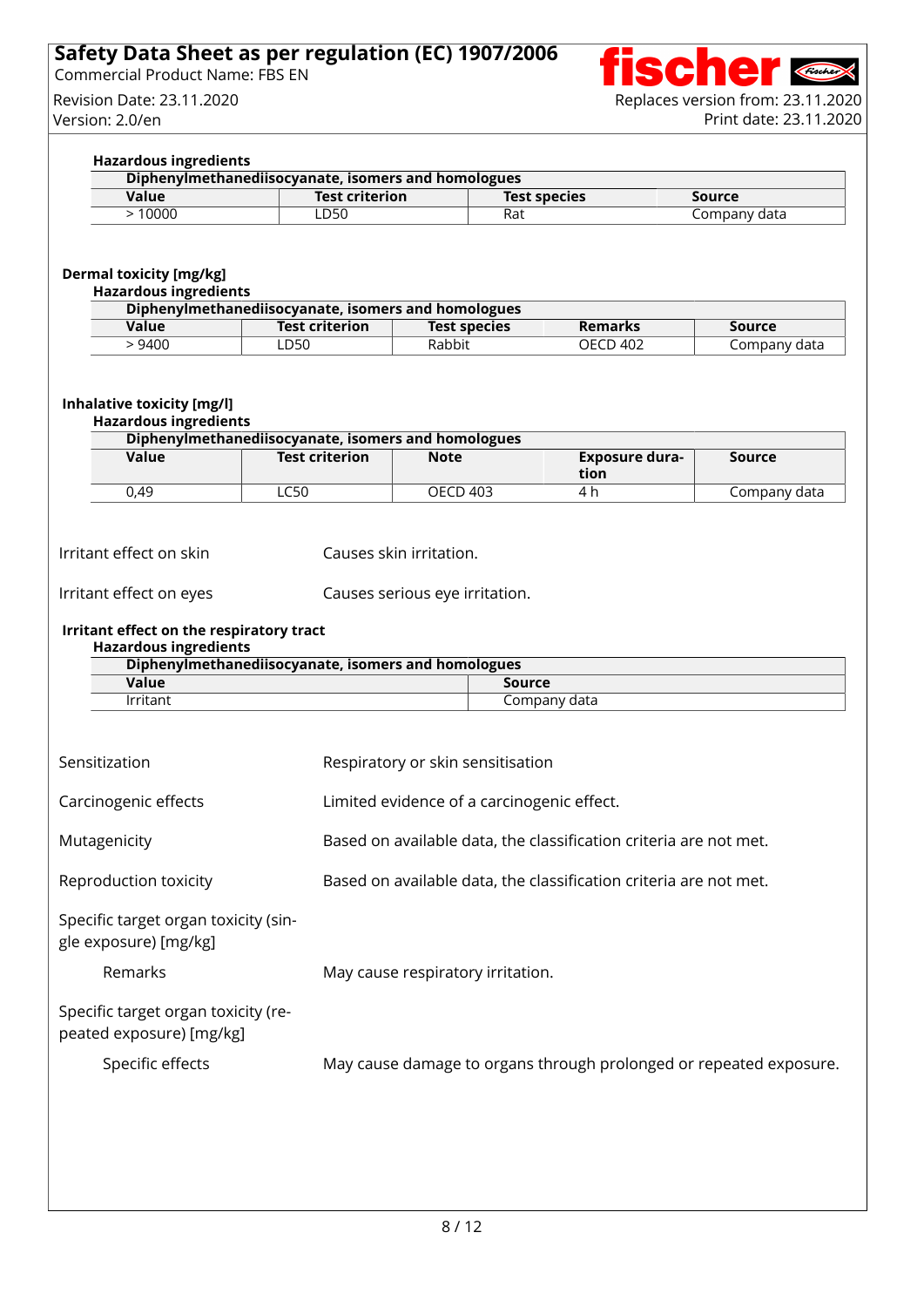

# **SECTION 12: Ecological information**

#### **12.1 Toxicity**

#### **Toxicity to fish [mg/l]**

#### **Hazardous ingredients Diphenylmethanediisocyanate, isomers and homologues Value Test criteri on Test species Measuring method Exposure duration Source** > 1000 LC50 Brachydanio rerio (ze bra-fish) OECD Test Guideline 203 96 h Company data

#### **Toxicity to daphnia [mg/l]**

# **Hazardous ingredients**

| Diphenylmethanediisocyanate, isomers and homologues |               |                     |                 |                  |             |
|-----------------------------------------------------|---------------|---------------------|-----------------|------------------|-------------|
| Value                                               | Test criteri- | <b>Test species</b> | <b>Exposure</b> | <b>Measuring</b> | Source      |
|                                                     | on            |                     | duration        | method           |             |
| >1000                                               | EC50          | Daphnia             | 24 h            | <b>OECD Test</b> | Company da- |
|                                                     |               | magna (Wa-          |                 | Guideline        | ta          |
|                                                     |               | ter flea)           |                 | 202              |             |

#### **Toxicity to algae [mg/l]**

#### **Hazardous ingredients**

| Diphenylmethanediisocyanate, isomers and homologues |                       |                            |                        |              |
|-----------------------------------------------------|-----------------------|----------------------------|------------------------|--------------|
| Value                                               | <b>Test criterion</b> | <b>Test species</b>        | Exposure dura-<br>tion | Source       |
| > 1640                                              | ErC50:                | Scenedesmus<br>subspicatus | 72 h                   | Company data |

#### **NOEC (daphnia) [mg/l]**

#### **Hazardous ingredients**

| Diphenylmethanediisocyanate, isomers and homologues |                                   |                            |                        |               |
|-----------------------------------------------------|-----------------------------------|----------------------------|------------------------|---------------|
| Value                                               | <b>Test species</b>               | <b>Measuring</b><br>method | Exposure dura-<br>tion | <b>Source</b> |
| > 10                                                | Daphnia magna<br>(Big water flea) | <b>OECD 202</b>            | 21 <sub>d</sub>        | Company data  |

### **12.2 Persistence and degradability**

#### Biodegradability

Remarks **Poorly biodegradable.** 

#### **12.3 Bioaccumulative potential**

#### Bioaccumulation

Remarks There are no data available on the mixture itself.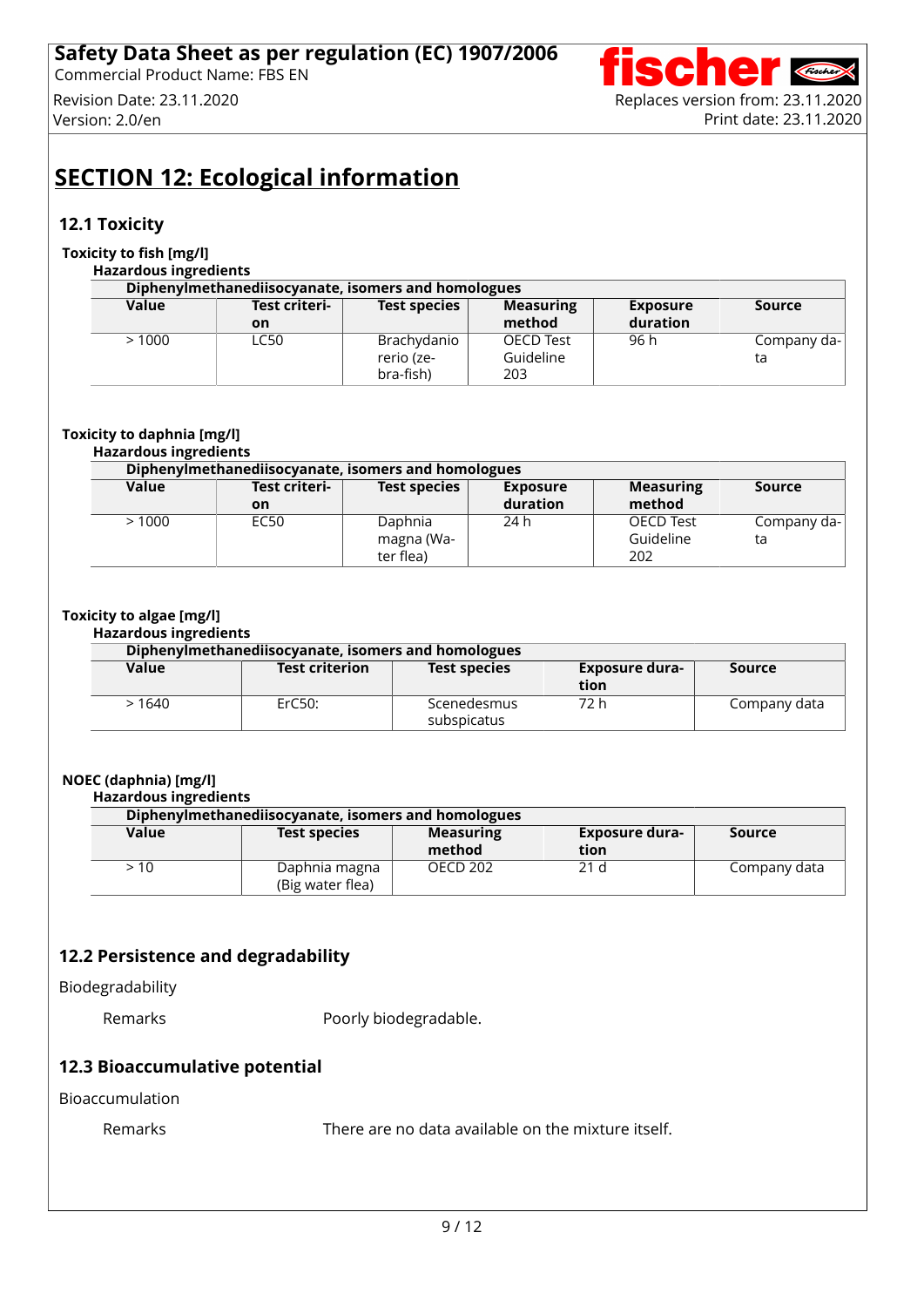

### **12.4 Mobility in soil**

Mobility

Mobility There are no data available on the mixture itself.

#### **12.5 Results of PBT and vPvB assessment**

#### **Results of PBT characteristics determination**

| Hazardous ingredients                                                       |              |  |
|-----------------------------------------------------------------------------|--------------|--|
| Diphenylmethanediisocyanate, isomers and homologues                         |              |  |
| Value                                                                       | Source       |  |
| This substance does not meet the PBT/vPvB criteria<br>of REACH, Annex XIII. | Company data |  |

Results of PBT and vPvB assess ment This substance does not meet the PBT/vPvB criteria of REACH, Annex XIII.

#### **12.6 Other adverse effects**

Further information on ecology Should not be released into the environment.

# **SECTION 13: Disposal considerations**

#### **13.1 Waste treatment methods**

| Disposal considerations | Do not allow to enter into surface water or drains.<br>Dispose of waste according to applicable legislation.<br>Empty remaining contents.<br>Empty packaging: Where possible recycling is preferred to disposal or in-<br>cineration.<br>Product: Can be disposed of as a solid waste or burned in a suitable in-<br>stallation subject to local regulations.                           |
|-------------------------|-----------------------------------------------------------------------------------------------------------------------------------------------------------------------------------------------------------------------------------------------------------------------------------------------------------------------------------------------------------------------------------------|
| Waste Code              | According to the European Waste Catalogue, Waste Codes are not prod-<br>uct specific, but application specific.<br>The following Waste Codes are only suggestions:<br>Product<br>080501 - waste isocyanates<br>cured material<br>200000 - MUNICIPAL WASTES (HOUSEHOLD WASTE AND SIMILAR<br>COMMERCIAL, INDUSTRIAL AND INSTITUTIONAL WASTES) INCLUDING<br>SEPARATELY COLLECTED FRACTIONS |

## **SECTION 14: Transport information**

|                           | <b>Land transport ADR/RID</b>                                                 | Marine transport IMDG | Air transport ICAO/IATA |
|---------------------------|-------------------------------------------------------------------------------|-----------------------|-------------------------|
| 14.1 UN-No                | Not applicable.                                                               | Not applicable.       | Not applicable.         |
| $14.2$ Description of the | No dangerous good accord- No dangerous good accord- No dangerous good accord- |                       |                         |
| goods                     | ing to ADR                                                                    | ing to IMDG           | $\ln g$ to IATA         |
| 14.3 Transport hazard     | Not applicable.                                                               | Not applicable.       | Not applicable.         |
| class(es)                 |                                                                               |                       |                         |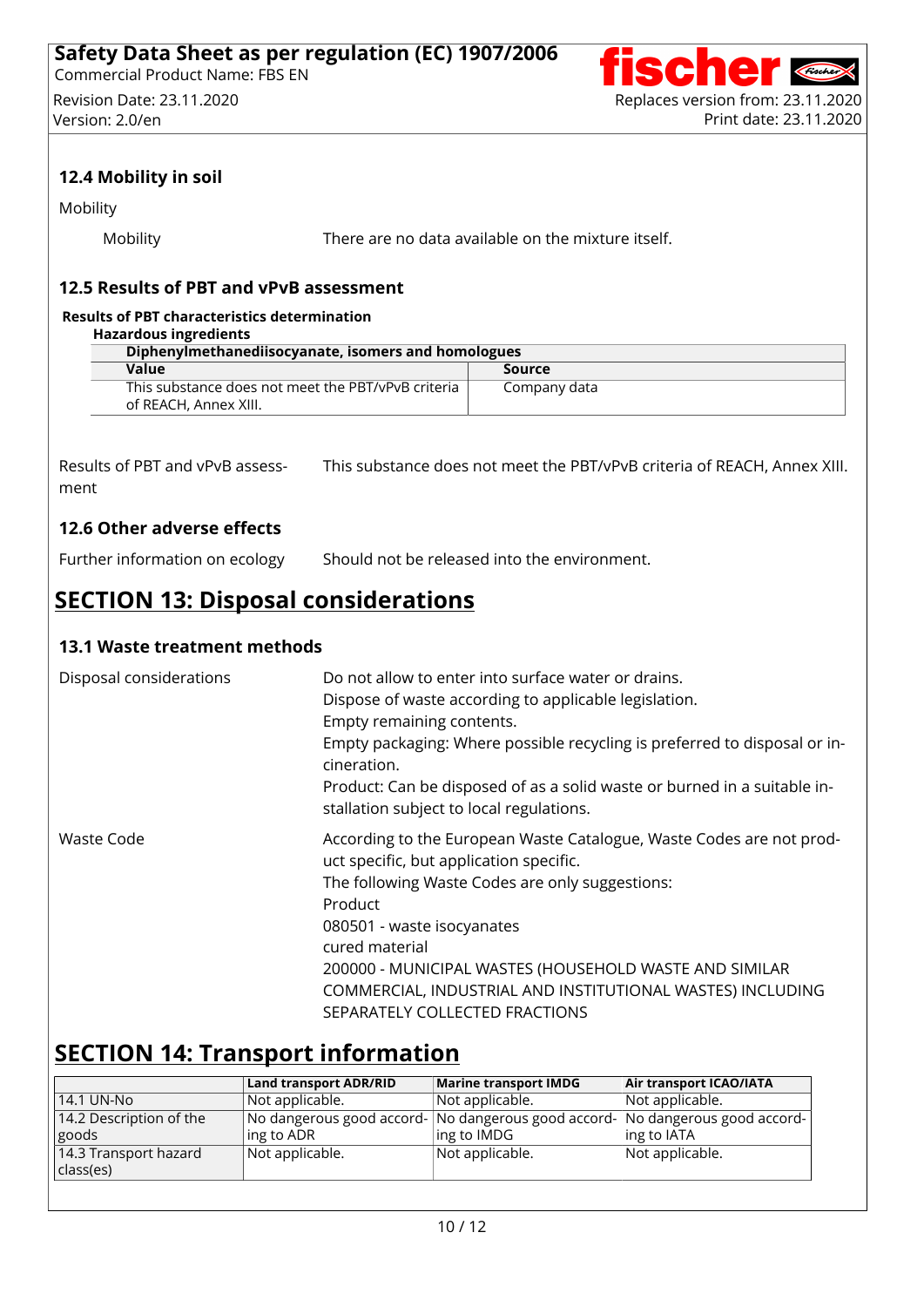#### **Safety Data Sheet as per regulation (EC) 1907/2006** Commercial Product Name: FBS EN ..



|                                            | <b>Land transport ADR/RID</b> | Marine transport IMDG   | Air transport ICAO/IATA |
|--------------------------------------------|-------------------------------|-------------------------|-------------------------|
| 14.4 Packaging group                       | $\vert$ Not applicable.       | $\vert$ Not applicable. | Not applicable.         |
| 14.5 Environmental hazards Not applicable. |                               | $\vert$ Not applicable. | $\vert$ Not applicable. |
| UN proper shipping name                    |                               | Non dangerous good      | Non dangerous good      |

#### **14.6 Special precautions for user**

Precautions **No special measures are necessary.** 

#### **14.7 Transport in bulk according to Annex II of MARPOL and the IBC Code**

Transport in bulk according to Annex II of MARPOL and the IBC Code not applicable

# **SECTION 15: Regulatory information**

### **15.1 Safety, health and environmental regulations/legislation specific for the substance or mixture**

| Decopaint regulation                                            | not relevant                                                                                                                                                                                                                                                                                                                                                                                                                              |
|-----------------------------------------------------------------|-------------------------------------------------------------------------------------------------------------------------------------------------------------------------------------------------------------------------------------------------------------------------------------------------------------------------------------------------------------------------------------------------------------------------------------------|
| Carcinogenic hazardous sub-<br>stance as per Annex II GefStoffV | No.                                                                                                                                                                                                                                                                                                                                                                                                                                       |
| Restriction of occupation.                                      | Persons already sensitised to diisocyanates may develop allergic reac-<br>tions when using this product.<br>Persons suffering from asthma, eczema or skin problems should avoid<br>contact, including dermal contact, with this product.<br>This product should not be used under conditions of poor ventilation un-<br>less a protective mask with an appropriate gas filter (i.e. type A1 accord-<br>ing to standard EN 14387) is used. |
| 15.2 Chemical safety assessment                                 |                                                                                                                                                                                                                                                                                                                                                                                                                                           |
| Safety assessment                                               | For this preparation a chemical safety assessment has been carried out.<br>This safety data sheet contains more than one ES in an integrated form.<br>Contents of the exposure scenarios have been included into sections 1.2,<br>8, 9, 12, 15 and 16 of this safety data sheet.                                                                                                                                                          |
| Additional regulations                                          | This Safety Data Sheet is prepared according to Commission Regulation<br>(EU) 2015/830 of 28 May 2015 amending Regulation (EC) No 1907/2006 of<br>the European Parliament and of the Council on the Registration, Evalua-<br>tion, Authorisation and Restriction of Chemicals (REACH)                                                                                                                                                     |

# **SECTION 16: Other information**

| Relevant H-phrases | H315: Causes skin irritation.              |
|--------------------|--------------------------------------------|
|                    | H317: May cause an allergic skin reaction. |
|                    | H319: Causes serious eye irritation.       |
|                    | H332: Harmful if inhaled.                  |
|                    |                                            |